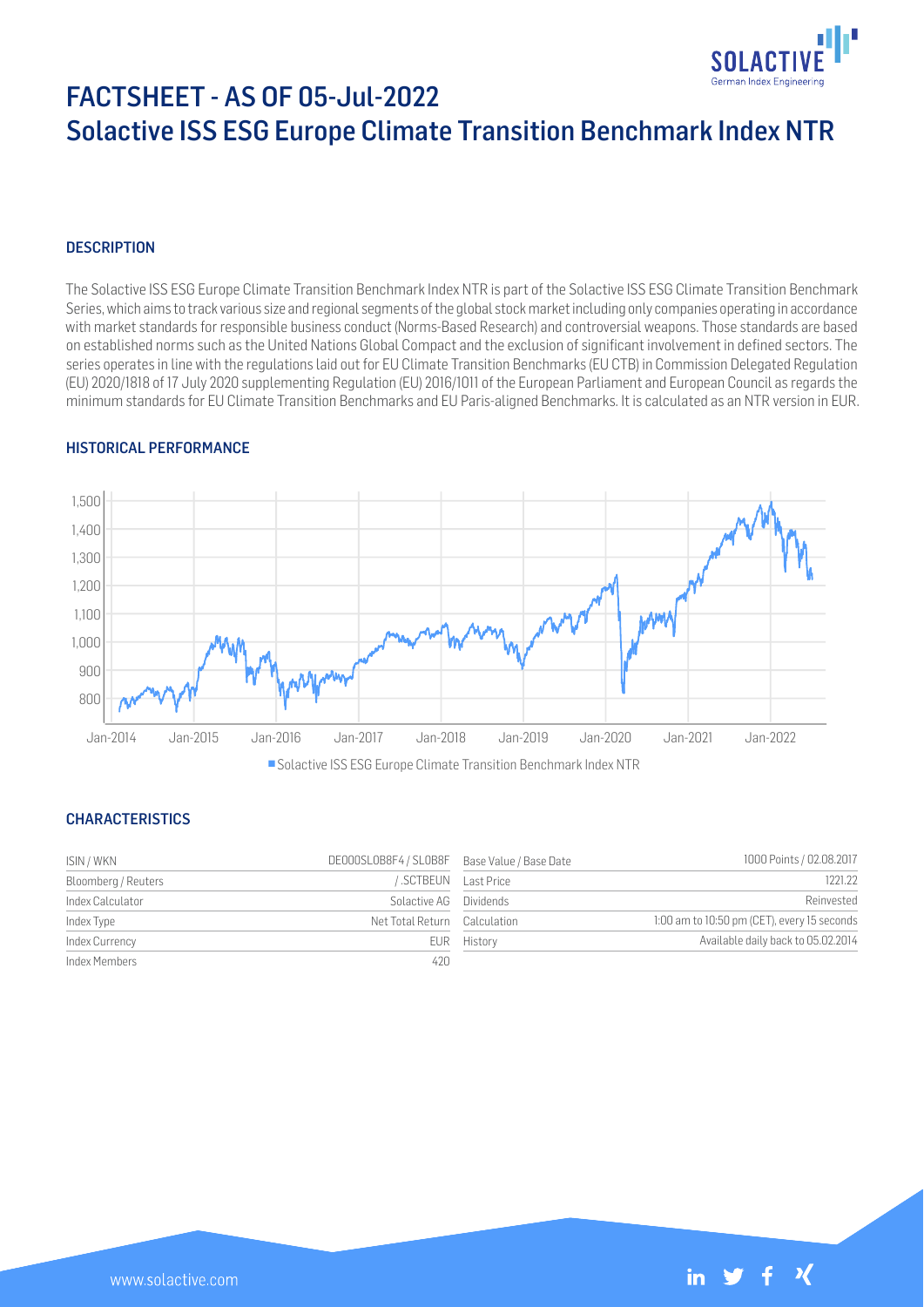

### **STATISTICS**

| <b>EUR</b>         | 30D       | 90D       | 180D      | 360D                  | YTD        | Since Inception       |
|--------------------|-----------|-----------|-----------|-----------------------|------------|-----------------------|
| Performance        | $-8.51%$  | $-11.21%$ | $-17.39%$ | $-11.50\%$            | $-17.37\%$ | 22.12%                |
| Performance (p.a.) |           |           |           |                       |            | 4.14%                 |
| Volatility (p.a.)  | 21.02%    | 18.62%    | 21.34%    | 17.64%                | 21.07%     | 16.84%                |
| High               | 1344.99   | 1393.52   | 1478.32   | 1496.74               | 1496.74    | 1496.74               |
| Low                | 1220.72   | 1220.72   | 1220.72   | 1220.72               | 1220.72    | 818.50                |
| Sharpe Ratio*      | $-3.12$   | $-2.02$   | $-1.48$   | $-0.63$               | $-1.46$    | 0.28                  |
| Max. Drawdown      | $-9.24\%$ | $-12.40%$ | $-17.43%$ | $-18.44\%$            | -18.44%    | $-33.89%$             |
| VaR 95 \ 99        |           |           |           | $-30.3\%$ \ $-55.7\%$ |            | $-25.8\%$ \ $-55.3\%$ |
| CVaR 95 \ 99       |           |           |           | $-43.9\%$ \ $-58.6\%$ |            | $-43.4\%$ \ $-76.7\%$ |

\* Up to 31 December 2021, ex-post Sharpe ratios use as input for the risk free rate term the London Inter-Bank Offered rates in the respective currencies of the index and at a term equal to the observation period. From 3 J 2022 onwards, Sharpe ratios will be / are calculated using as reference risk free rate input the overnight replacement rate for these currencies, namely SONIA (for GBP), SOFR (for USD) and EURIBOR Overnight (for EUR).

#### COMPOSITION BY CURRENCIES



### COMPOSITION BY COUNTRIES



## TOP COMPONENTS AS OF 05-Jul-2022

| Company                             | Ticker                | Country   | Currency   | Index Weight (%) |
|-------------------------------------|-----------------------|-----------|------------|------------------|
| <b>NESTLE SA</b>                    | NESN SE Equity        | CH        | <b>CHF</b> | 3.98%            |
| ROCHE HOLDING AG                    | ROG SE Equity         | CH        | CHF        | 2.84%            |
| NOVARTIS AG                         | NOVN SE Equity        | CH        | <b>CHF</b> | 2.41%            |
| ASTRAZENECA PLC                     | AZN LN Equity         | GB        | GBP        | 2.39%            |
| NOVO NORDISK A/S                    | NOVOB DC Equity       | DK        | <b>DKK</b> | 2.22%            |
| ASMI HOI DING NV                    | <b>ASML NA Equity</b> | <b>NL</b> | <b>EUR</b> | 2.06%            |
| LVMH MOET HENNESSY LOUIS VUITTON SE | MC FP Equity          | <b>FR</b> | <b>EUR</b> | 1.89%            |
| HSBC HOLDINGS PLC                   | <b>HSBALN</b> Equity  | GB        | GBP        | 1.54%            |
| UNILEVER PLC                        | <b>ULVR LN Equity</b> | GB        | GBP        | 1.42%            |
| SANOFI SA                           | <b>SAN FP Equity</b>  | FR        | <b>EUR</b> | 1.36%            |